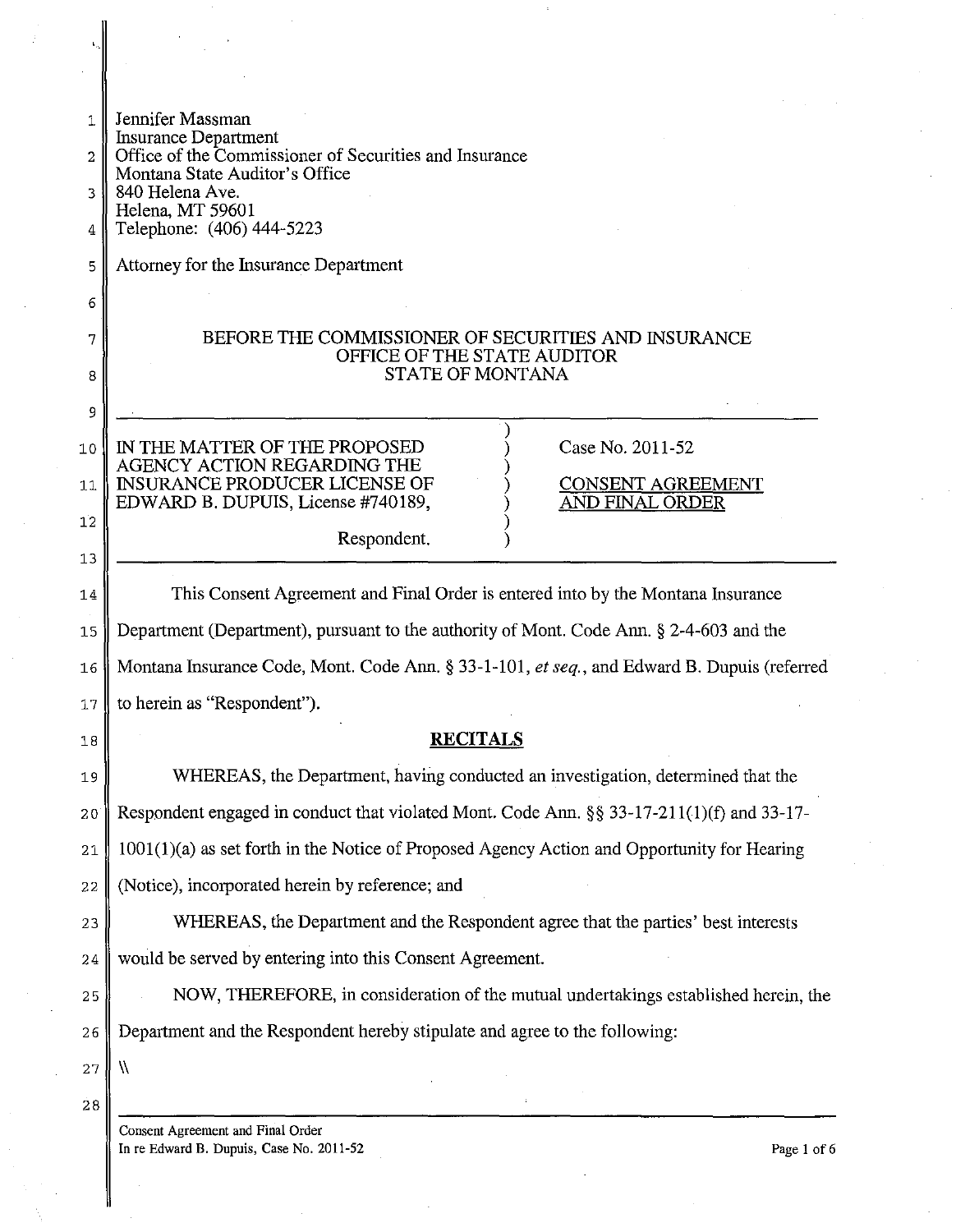## 1 **AGREEMENT**

2 || 1. The Commissioner and Department have jurisdiction over the subject matter of 3 the above-entitled proceeding.

 $4 \parallel$  2. Respondent acknowledges that he was advised of the right to be represented by 5 legal counsel and if represented by legal counsel, that such legal representation was satisfactory.

6 3. Respondent has read and understands each term of this Consent Agreement and 7 Final Order. Respondent acknowledges that he enters into this Consent Agreement voluntarily, 8 and without reservation. Respondent acknowledges that he is not under the influence of alcohol 9 or drugs (prescription or otherwise) and that he does not suffer from any emotional disturbance 10 || or mental disease or defect that would render him not competent to sign this Consent Agreement. 11 Respondent further acknowledges that this Consent Agreement constitutes the entire agreement 12 between the parties and that no other promises or agreements, either express or implied, have 13 been made by the Department or by any member, officer, agent or representative of the 14 Department to induce Respondent to enter into this Consent Agreement.

15 4. **The** Department contends as set forth in the Fact Assertions and Conclusions of 16 Law in the Notice. Respondent neither admits nor denies the Fact Assertions and Conclusions of 17 Law in the Notice. The Department and Respondent have elected to resolve these matters as 18 follows:

19 (a) Respondent Dupuis agrees that his insurance producer license will be revoked 20  $\parallel$  on the date the Final Order is signed.

21 (b) Respondent Dupuis agrees that he will not apply for an insurance producer 22 license for a period of five (5) years from the date the Final Order is signed. Respondent agrees 23  $\parallel$  that if he applies for an insurance producer license before the five (5) year period has expired, the 24 Department and Commissioner will summarily deny the application without an opportunity for a 25  $\parallel$  hearing.

26 (c) If Respondent wishes to apply for an insurance producer license after the five 27 (5) year period has expired, Respondent must successfully complete all licensing requirements

28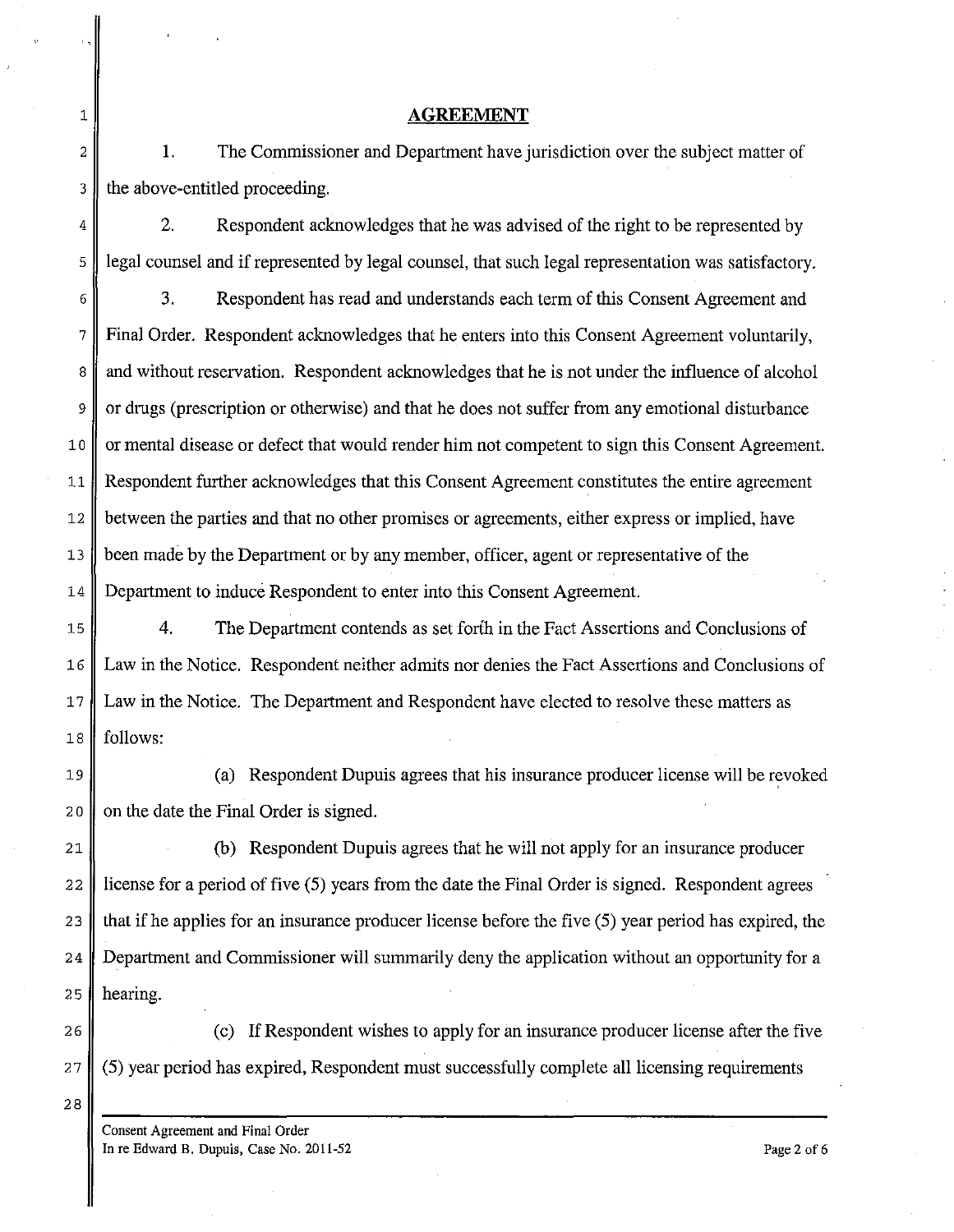1 then in effect. Further, the Department and Commissioner may deny the license provided that 2 the license denial is not based solely on the Stipulation and Consent to the Issuance of an Order 3 of Prohibition and the Order of Prohibition, Order No.: DC 10-052, issued by the OTS, attached  $4 \parallel$  as an Exhibit to the Notice.

5 (d) The Department and Respondent agree that this Consent Agreement and 6 Final Order resolve the violations set out herein.

7 (e) Respondent specifically and affirmatively waives a contested case hearing 8 and all rights to appeal under the Montana Administrative Procedure Act, and elects to resolve 9 this matter on the terms and conditions set forth herein.

10 (f) Respondent agrees that compliance with this Consent Agreement and Final 11 Order shall be a final compromise and settlement of the matters set forth herein.

12 (g) Respondent fully and forever releases and discharges the Commissioner, 13 Department, and all Department employees from any and all actions, claims, causes of action, 14 demands, or expenses for damages or injuries, whether asserted or unasserted, known or 15 unknown, foreseen or unforeseen, arising out of the factual allegations or conclusions in this 16 Consent Agreement.

17 (h) The Department and Respondent agree that this Consent Agreement shall be 18 incorporated and made a part of the attached Final Order issued by the Commissioner herein.

19 5. Respondent further understands that, upon the signing of the Final Order by the 20 Commissioner or her representative, this Consent Agreement and Final Order will be an order of 21 the Commissioner and failure to comply with the same may constitute separate violations of the 22 Montana Insurance Code, pursuant to Mont. Code Ann. § 33-2-119 and/or other applicable 23 Statutes or rules, and may result in subsequent legal action by the Department.

24 6. Respondent understands that this Consent Agreement is not effective until such 25  $\parallel$  time as the following Final Order is signed.

28

 $26 \parallel \text{W}$ 

27  $\|\ \mathcal{N}$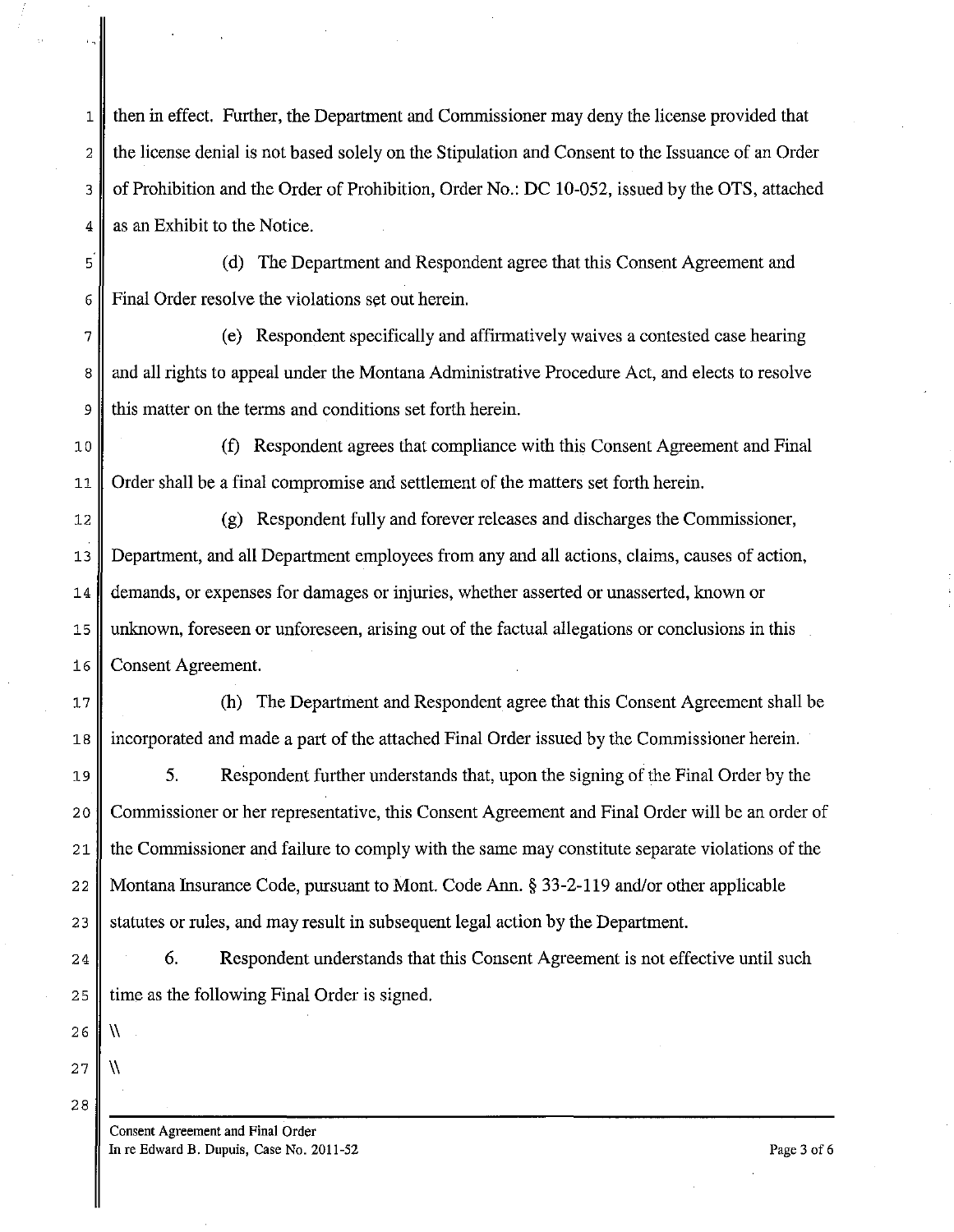1 7. Respondent understands that this Consent Agreement and Final Order are public 2 records under Montana law and as such may not be sealed or otherwise withheld from the public. 3 ,)1'1 Dated this fZl...- day of *Mt/<lrc"--* ' 2011. 4  $\frac{V_{\mathscr{O}} \mathcal{O}_{\mathsf{hyp}}}{E\text{DWARD B. DUPUIS}}$ 5 6 STATE OF MONTANA 7 ) ) ss. County of <u>Silver bow</u> 8 ) PUIS on this  $\frac{\lambda^{nd}}{\omega^{d}}$  day of<br>R. Koefeld a<br><u>F. Koefeld a</u> SUBSCRIBED AND SWORN to before me by EDWARD B. DUPUIS on this  $\mathcal{A}^{nd}$  day of  $\mathcal{A}^{n}$  day of 9 10 *rlarch*, 2011. Stawner ROX  $a$ , fla 11 Printed Name *ShAwn A* Printed Name\_*ShAwnA K*<br>Notary Public for the State of Notary Public for the State of *Montana*<br>Residing at *UPS Store*, *Butte*, *M 7*<br>My Commission expires *Tune OL 2014* 12 SHAWNA RHOEFELDA NOTARY PUBLIC for the My Commission expires 13 14 mĐ June 01, 2014 15 16 17 18 ACCEPTED BY THE INSURANCE DEPARTMENT 19 Dated this  $7^{\mathcal{D}}$  day of *March* , 2011. 20 **JENNIFER MASSMAN** 21 Attorney for the Insurance Department 22 23 24 25 26 27 28 **Consent Agreement and Final Order** 

In re Edward B. Dupuis, Case No. 2011-52 Page 4 of 6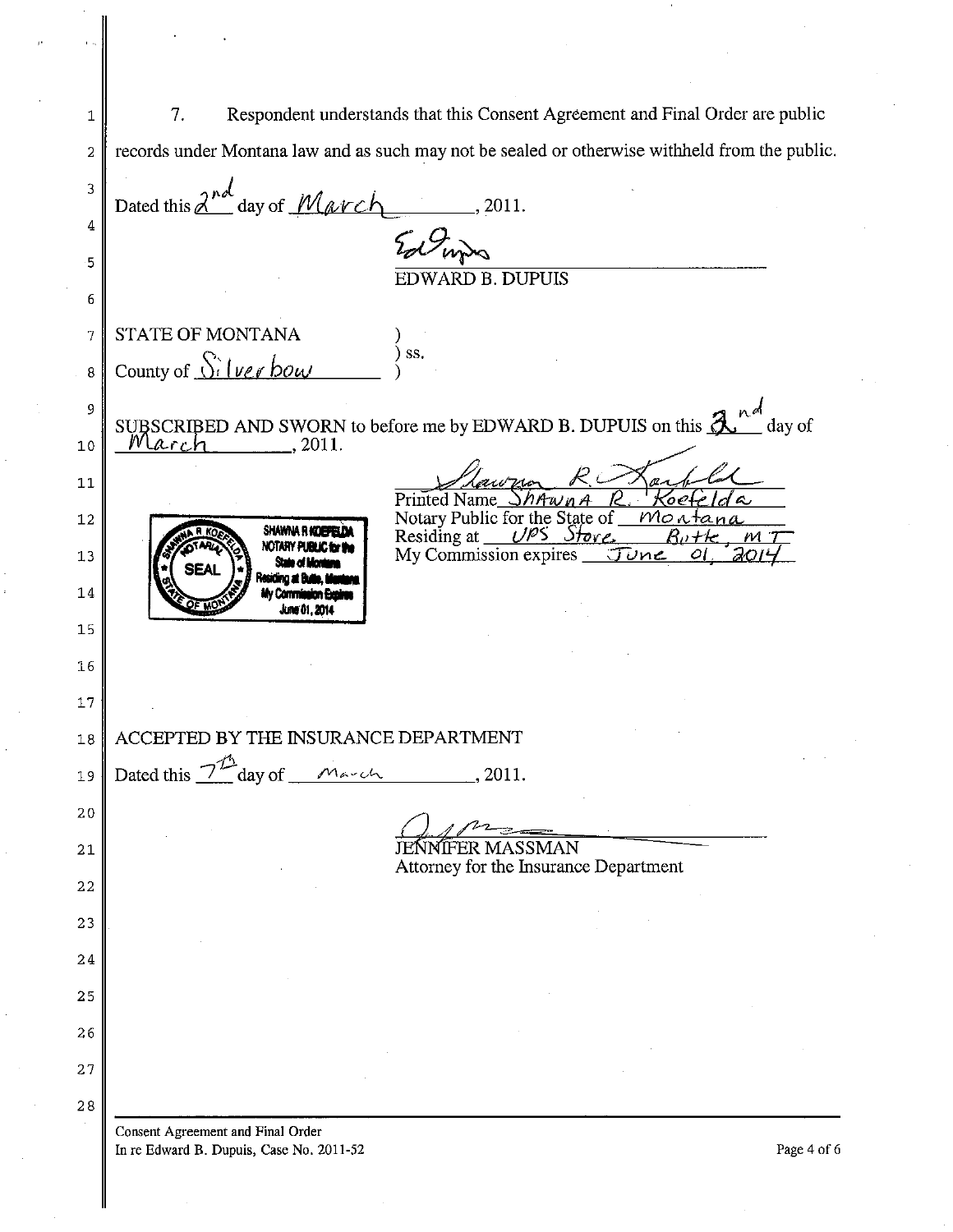| 1  | <b>FINAL ORDER</b>                                                                                  |
|----|-----------------------------------------------------------------------------------------------------|
| 2  | Pursuant to the authority vested by the Montana Insurance Code, Mont. Code Ann. § 33-               |
| 3  | 1-101, et seq., and on the basis of the Findings of Fact and Conclusions of Law found in the        |
| 4  | Notice of Proposed Agency Action in this matter, the foregoing Consent Agreement and                |
| 5  | Respondent's consent to the entry of this order, for the purpose of settling this matter prior to a |
| 6  | hearing, and without admitting or denying any of the Findings of Fact or Conclusions of Law,        |
| 7  | IT IS HEREBY ORDERED that the foregoing Consent Agreement between the                               |
| 8  | Department and the Respondent is adopted as if set forth fully herein;                              |
| 9  | IT IS FURTHER ORDERED that the Department and Respondent comply with the                            |
| 10 | provisions of the foregoing Consent Agreement.                                                      |
| 11 | DATED this $T^{\hat{\mu}}$ day of $M$ and $\mu$<br>.2011.                                           |
| 12 |                                                                                                     |
| 13 | <b>MONICA J. LINDEEN</b>                                                                            |
| 14 | Commissioner of Securities and Insurance<br>Montana State Auditor                                   |
| 15 |                                                                                                     |
| 16 | Kran W Moor<br>By: Robert W. Moon                                                                   |
| 17 | Deputy Insurance Commissioner                                                                       |
| 18 |                                                                                                     |
| 19 |                                                                                                     |
| 20 |                                                                                                     |
| 21 |                                                                                                     |
| 22 |                                                                                                     |
| 23 |                                                                                                     |
| 24 |                                                                                                     |
| 25 |                                                                                                     |
| 26 |                                                                                                     |
| 27 |                                                                                                     |
| 28 |                                                                                                     |
|    | <b>Consent Agreement and Final Order</b><br>In re Edward B. Dupuis, Case No. 2011-52<br>Page 5 of 6 |

In re Edward B. Dupuis, Case No. 2011-52

 $\langle \hat{r} \rangle \hat{q}$ 

 $\bar{z}$ 

 $\bar{z}$